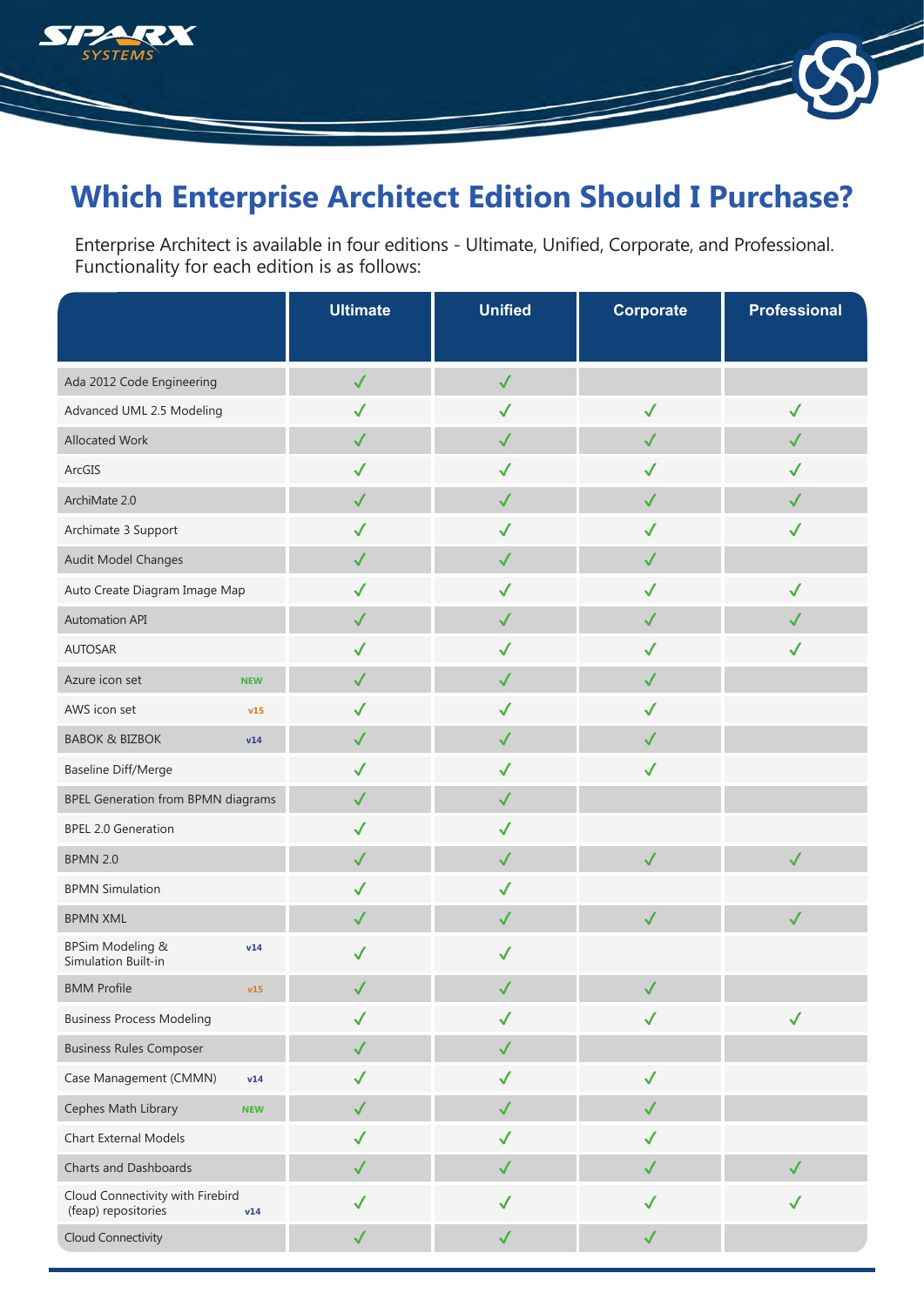|                                                                   | <b>Ultimate</b> | <b>Unified</b> | <b>Corporate</b> | <b>Professional</b> |
|-------------------------------------------------------------------|-----------------|----------------|------------------|---------------------|
| Code Engineering                                                  | $\checkmark$    | $\checkmark$   | $\checkmark$     | $\checkmark$        |
| Common Property Dialog                                            | $\checkmark$    | $\checkmark$   | ✓                | ✓                   |
| <b>Construct View</b><br>v15                                      | $\checkmark$    | $\checkmark$   | $\checkmark$     | $\checkmark$        |
| Context Browser<br>v14                                            | $\checkmark$    | $\checkmark$   | ✓                | ✓                   |
| <b>Custom Drawing Style</b><br>v15                                | $\checkmark$    | $\checkmark$   | $\checkmark$     |                     |
| <b>Custom Progress Bars</b>                                       | $\checkmark$    | $\checkmark$   | $\checkmark$     | $\checkmark$        |
| <b>Custom Reports</b><br>v15                                      | $\checkmark$    | $\checkmark$   | $\checkmark$     |                     |
| <b>Custom Tables</b><br>v15                                       | $\checkmark$    | $\checkmark$   | $\checkmark$     |                     |
| <b>Customized Model Patterns</b>                                  | $\checkmark$    | $\checkmark$   | $\checkmark$     | $\checkmark$        |
| Dashboard Views<br><b>NEW</b>                                     | $\checkmark$    | $\checkmark$   | $\checkmark$     | ✓                   |
| Data Miner<br>v15                                                 | $\checkmark$    | $\checkmark$   |                  |                     |
| Database Engineering                                              | $\checkmark$    | $\checkmark$   | $\checkmark$     | $\checkmark$        |
| Database Engineering DB Builder                                   | $\checkmark$    | $\checkmark$   | $\checkmark$     |                     |
| DBMS Repository**                                                 | ✓               | $\checkmark$   | $\checkmark$     |                     |
| Debugging of Jscript, VBScript and<br>JavaScript                  | $\checkmark$    | $\checkmark$   | $\checkmark$     |                     |
| Debug & Visualize Applications                                    | $\checkmark$    | $\checkmark$   | $\checkmark$     | $\checkmark$        |
| Debug using JDWP protocol                                         | $\checkmark$    | $\checkmark$   | $\checkmark$     | $\checkmark$        |
| Decision Model and Notation (DMN) -<br>Modeling<br>v14            | $\checkmark$    | $\checkmark$   | $\checkmark$     |                     |
| Decision Model and Notation (DMN) -<br>Simulation<br>v14          | $\checkmark$    | $\checkmark$   |                  |                     |
| Default Document Handler                                          |                 |                |                  |                     |
| <b>Diagram Discussions</b><br>v14                                 | $\checkmark$    | $\checkmark$   | $\checkmark$     |                     |
| Diagram Filters - Filtering on Tagged<br>Values                   | ✓               | ✓              | √                | ✓                   |
| Diagram Inline Specification View v14                             | $\checkmark$    | $\checkmark$   | $\checkmark$     | $\checkmark$        |
| Diagram Matrix View<br>v15                                        | $\checkmark$    | $\checkmark$   | $\checkmark$     | ✓                   |
| Diagram Theme/Visual Style                                        | $\checkmark$    | $\checkmark$   | $\checkmark$     | $\checkmark$        |
| Diagram Legends Auto Coloring                                     | $\checkmark$    | $\checkmark$   | $\checkmark$     | $\checkmark$        |
| <b>DMN Decision Service</b><br>v15                                | $\checkmark$    | $\checkmark$   |                  |                     |
| Docked Property Windows (all major<br>modeling components)<br>v14 | $\checkmark$    | $\checkmark$   | $\checkmark$     | $\checkmark$        |
| Document Fragments in Reporting                                   | $\checkmark$    | $\checkmark$   | $\checkmark$     | $\checkmark$        |
| Dynamic Charts<br><b>NEW</b>                                      | $\checkmark$    | $\checkmark$   | $\checkmark$     |                     |
| <b>Dynamic Documents</b>                                          | $\checkmark$    | $\checkmark$   | $\checkmark$     | $\checkmark$        |
| Ecore                                                             | $\checkmark$    | $\checkmark$   | $\checkmark$     | ✓                   |
| <b>Element Discussions</b>                                        | $\checkmark$    | $\checkmark$   | $\checkmark$     |                     |
| Element List (Tabular Editing)                                    | $\checkmark$    | $\checkmark$   | $\checkmark$     | $\checkmark$        |
| Entity Relationship Diagram (ERD)                                 | $\checkmark$    | $\checkmark$   | $\checkmark$     |                     |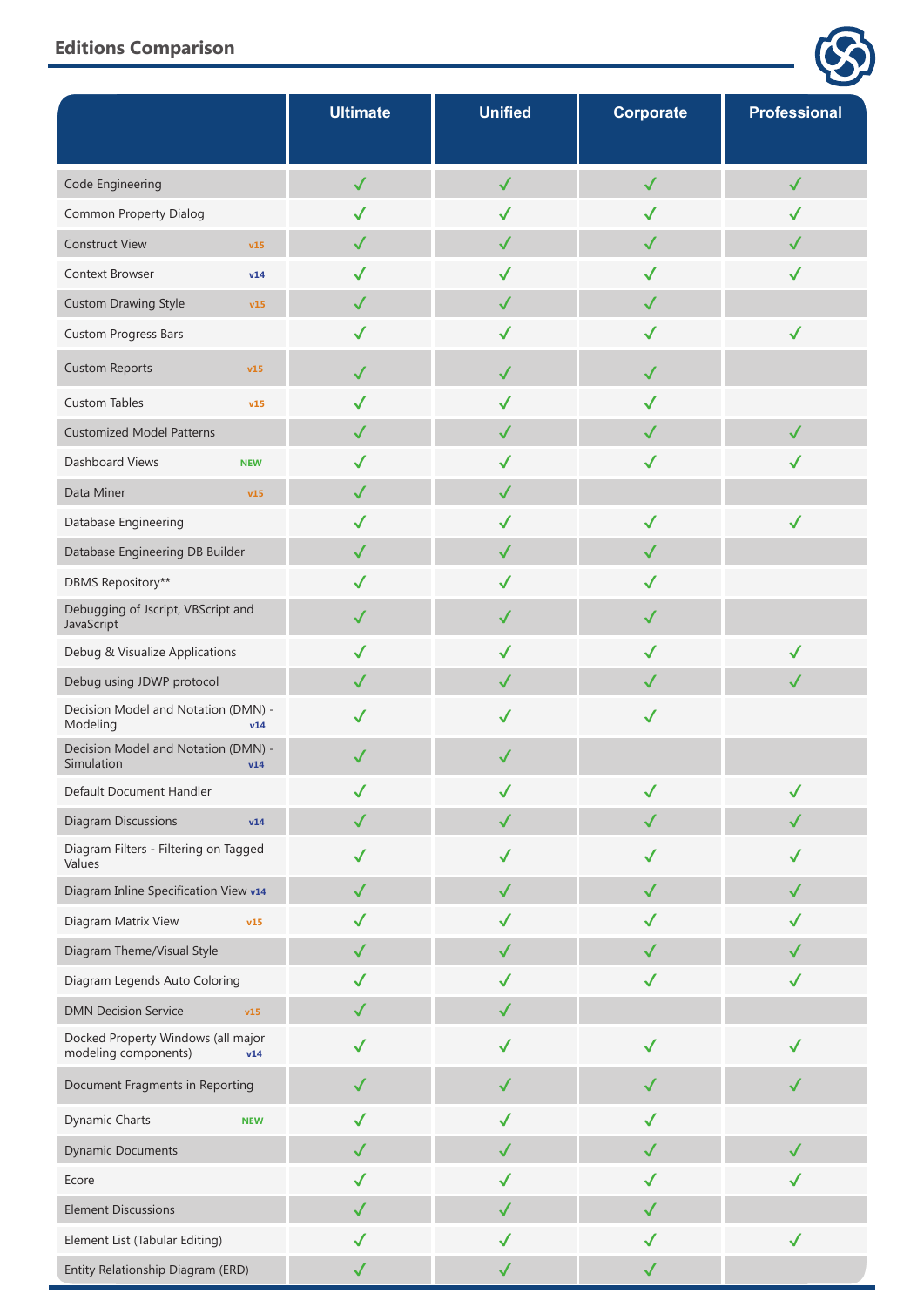|                                                                                                       | <b>Ultimate</b> | <b>Unified</b> | <b>Corporate</b> | <b>Professional</b> |
|-------------------------------------------------------------------------------------------------------|-----------------|----------------|------------------|---------------------|
| <b>Executable Code Generation</b><br>from behavioral Models                                           | $\checkmark$    | ✓              |                  |                     |
| <b>Executable State Machines</b>                                                                      | $\checkmark$    | $\checkmark$   |                  |                     |
| <b>Execution Analyzer Menu</b>                                                                        | $\checkmark$    | $\checkmark$   | $\checkmark$     | $\checkmark$        |
| Export Model Reference Data for<br>Calender events, Team Review,<br>Gap Matrix Profiles, and Patterns |                 | $\checkmark$   | ✓                |                     |
| <b>External Data Source</b><br>Integration #<br>v14                                                   | $\checkmark$    | $\checkmark$   | $\checkmark$     |                     |
| <b>Feature Matrix</b><br>v15                                                                          | $\checkmark$    | $\checkmark$   | $\checkmark$     | $\checkmark$        |
| <b>Firebird Repositories</b>                                                                          | $\checkmark$    | $\checkmark$   | $\checkmark$     | $\checkmark$        |
| Floating Edition Available                                                                            | $\checkmark$    | $\checkmark$   | $\checkmark$     | √                   |
| <b>Gantt Charts</b>                                                                                   | $\checkmark$    | $\checkmark$   | $\checkmark$     | $\checkmark$        |
| Gap Analysis                                                                                          | $\checkmark$    | $\checkmark$   | $\checkmark$     |                     |
| GML 3.3 and 3.2.1                                                                                     | $\checkmark$    | $\checkmark$   | $\checkmark$     | $\checkmark$        |
| Google Cloud Platform<br>icon set<br>v15                                                              | $\checkmark$    | $\checkmark$   | $\checkmark$     |                     |
| Hand Drawn Mode                                                                                       | $\checkmark$    | $\checkmark$   | $\checkmark$     | $\checkmark$        |
| <b>Heat Maps</b>                                                                                      | $\checkmark$    | $\checkmark$   | $\checkmark$     | $\checkmark$        |
| <b>Hybrid Scripting</b>                                                                               | $\checkmark$    | $\checkmark$   | $\checkmark$     | $\checkmark$        |
| Info View                                                                                             | $\checkmark$    | $\checkmark$   | $\checkmark$     | $\checkmark$        |
| Integrated Project management<br>using Kanban                                                         | $\checkmark$    | $\checkmark$   | $\checkmark$     | $\checkmark$        |
| <b>Interaction Flow Modeling</b><br>Language (IFML)<br>v14                                            |                 | $\checkmark$   | $\checkmark$     | ✓                   |
| Kanban Diagrams                                                                                       | $\checkmark$    | $\checkmark$   | $\checkmark$     | $\checkmark$        |
| Lazy Load                                                                                             | ✓               | $\checkmark$   | ✓                |                     |
| Learning Center                                                                                       | $\checkmark$    | $\checkmark$   | $\checkmark$     | $\checkmark$        |
| Linux & macOS installation via WINE                                                                   | $\checkmark$    | $\checkmark$   | $\checkmark$     | $\checkmark$        |
| Linux satellite service                                                                               | $\checkmark$    | $\checkmark$   |                  |                     |
| <b>MARTE Profile</b><br>v15                                                                           | $\checkmark$    | $\checkmark$   |                  |                     |
| Math Support built into Script Engines                                                                | $\checkmark$    | $\checkmark$   |                  |                     |
| MATLAB Support (via Solvers)<br><b>NEW</b>                                                            | $\checkmark$    | $\checkmark$   | $\checkmark$     |                     |
| MDG Technologies (Create)*                                                                            | $\checkmark$    | $\checkmark$   | $\checkmark$     | $\checkmark$        |
| MDG for AML                                                                                           | $\checkmark$    | $\checkmark$   | $\checkmark$     | $\checkmark$        |
| Metadata/Repository Advanced Search                                                                   | $\checkmark$    | $\checkmark$   | $\checkmark$     |                     |
| Metamodel Views<br>v14                                                                                | $\checkmark$    | $\checkmark$   | $\checkmark$     | $\checkmark$        |
| Mind Mapping                                                                                          | $\checkmark$    | $\checkmark$   | $\checkmark$     | $\checkmark$        |
| Model Based Add-ins<br>v15                                                                            | $\checkmark$    | $\checkmark$   | $\checkmark$     |                     |
| Model Chat                                                                                            | $\checkmark$    | $\checkmark$   | $\checkmark$     |                     |
| Model Driven Architecture (MDA)                                                                       | $\checkmark$    | $\checkmark$   | $\checkmark$     | $\checkmark$        |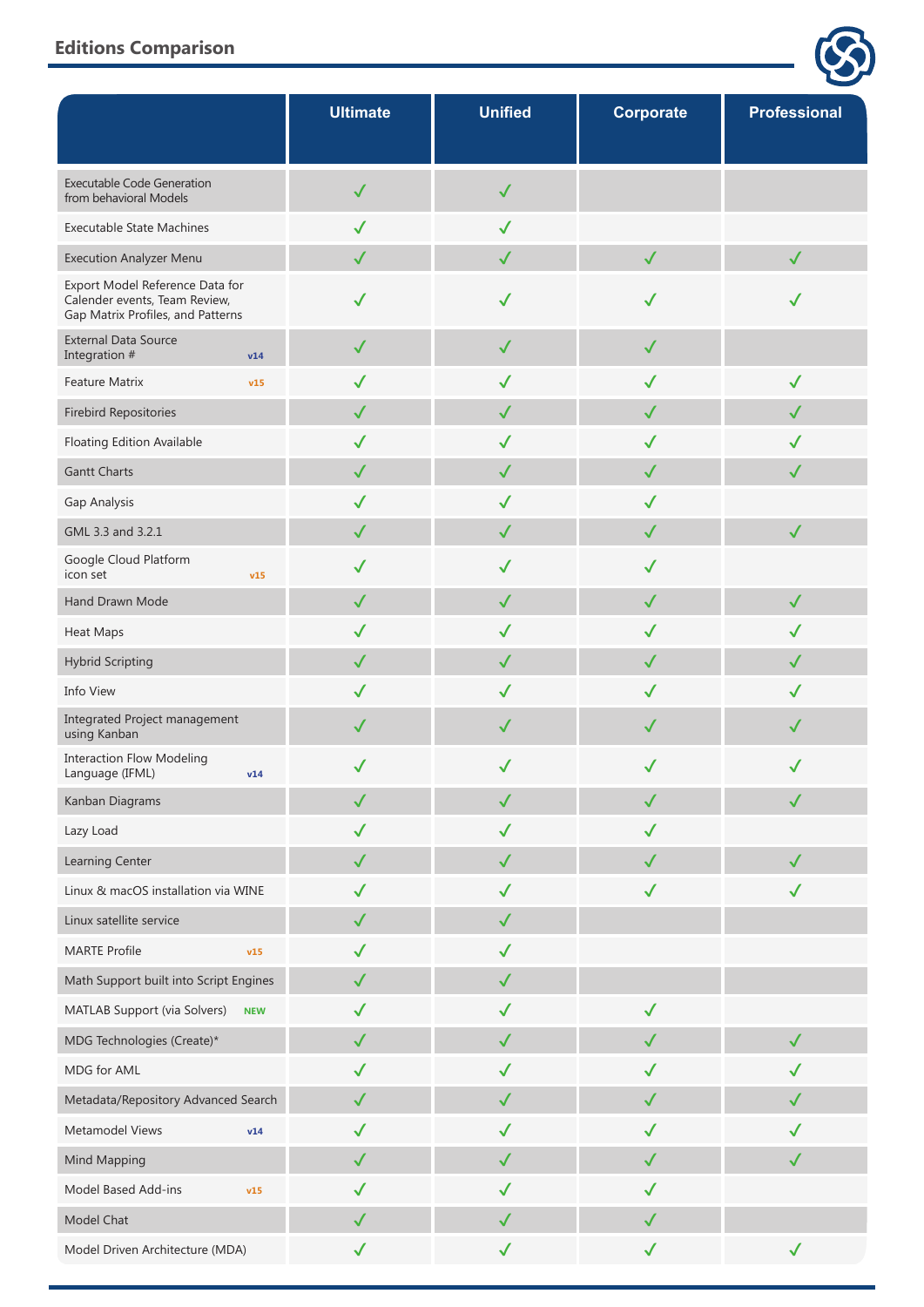|                                                                          | <b>Ultimate</b> | <b>Unified</b> | Corporate    | <b>Professional</b> |
|--------------------------------------------------------------------------|-----------------|----------------|--------------|---------------------|
| Model Guidance Patterns<br>v14                                           | $\checkmark$    | $\checkmark$   | $\checkmark$ | $\checkmark$        |
| Model Mail                                                               | $\checkmark$    | $\checkmark$   | $\checkmark$ |                     |
| Model Pattern Library<br>v14                                             | $\checkmark$    | $\checkmark$   | $\checkmark$ | $\checkmark$        |
| Model Repository<br>(EAP & FEAP Project Files)                           | $\checkmark$    | $\checkmark$   | $\checkmark$ | $\checkmark$        |
| Mono debugger<br>v14                                                     | $\checkmark$    | $\checkmark$   | $\checkmark$ | $\checkmark$        |
| Native XML export<br>v15                                                 | $\checkmark$    | $\checkmark$   | $\checkmark$ | $\checkmark$        |
| Navigation Bar                                                           | $\checkmark$    | $\checkmark$   | $\checkmark$ | $\checkmark$        |
| New Report Templates                                                     | $\checkmark$    | $\checkmark$   | $\checkmark$ | $\checkmark$        |
| <b>NIEM</b>                                                              | $\checkmark$    | $\checkmark$   | $\checkmark$ |                     |
| NIEM <sub>4</sub><br>v14                                                 | $\checkmark$    | $\checkmark$   | $\checkmark$ | $\checkmark$        |
| Octave Support (via Solvers)<br><b>NEW</b>                               | $\checkmark$    | $\checkmark$   | $\checkmark$ |                     |
| Office 2016 Visual Style                                                 | $\checkmark$    | $\checkmark$   | $\checkmark$ | $\checkmark$        |
| <b>OMG XMI</b>                                                           | $\checkmark$    | $\checkmark$   | $\checkmark$ | $\checkmark$        |
| Package Menu                                                             | $\checkmark$    | $\checkmark$   | $\checkmark$ | $\checkmark$        |
| Perspectives<br>v14                                                      | $\checkmark$    | $\checkmark$   | $\checkmark$ | $\checkmark$        |
| Personal Daily Journal<br>v14                                            | $\checkmark$    | $\checkmark$   | $\checkmark$ |                     |
| Portals Window                                                           | $\checkmark$    | $\checkmark$   | $\checkmark$ | $\checkmark$        |
| Profile Authoring Helpers                                                | $\checkmark$    | $\checkmark$   | $\checkmark$ | $\checkmark$        |
| Program Memory Profiler<br>v14                                           | $\checkmark$    | ✓              | $\checkmark$ | $\checkmark$        |
| Program Stack Profiler<br>v14                                            | $\checkmark$    | $\checkmark$   | $\checkmark$ | $\checkmark$        |
| Project Browser Favorites<br>v15                                         | $\checkmark$    | $\checkmark$   | $\checkmark$ |                     |
| Project Management, Maintenance<br>and Testing Windows                   | $\checkmark$    | $\checkmark$   | $\checkmark$ | $\checkmark$        |
| Project Gantt View                                                       | $\checkmark$    | $\checkmark$   | $\checkmark$ | $\checkmark$        |
| PDF Report Generation                                                    | $\checkmark$    | $\checkmark$   | $\checkmark$ | $\checkmark$        |
| Personal Tasks View                                                      | $\checkmark$    | $\checkmark$   | $\checkmark$ | $\checkmark$        |
| Profile/Metamodel Extensibility                                          | $\checkmark$    | $\checkmark$   | $\checkmark$ | $\checkmark$        |
| Project Calendar                                                         | $\checkmark$    | $\checkmark$   | $\checkmark$ |                     |
| Project Tasks                                                            | $\checkmark$    | $\checkmark$   | $\checkmark$ | $\checkmark$        |
| Publish to Joomla!                                                       | $\checkmark$    | $\checkmark$   | $\checkmark$ | $\checkmark$        |
| Real-Time, HDL Code Engineering<br>and Profiles                          | $\checkmark$    | $\checkmark$   |              |                     |
| Relationship (Traceability) Matrix                                       | $\checkmark$    | $\checkmark$   | $\checkmark$ | $\checkmark$        |
| Relationship Matrix Textual Overlays                                     | $\checkmark$    | $\checkmark$   | $\checkmark$ | $\checkmark$        |
| Replicate .EAP Projects                                                  | $\checkmark$    | $\checkmark$   | $\checkmark$ | $\checkmark$        |
| <b>Report Generation: HTML</b><br>and Rich-Text                          | $\checkmark$    | $\checkmark$   | $\checkmark$ | $\checkmark$        |
| Report Customization: WYSIWYG<br>Template Editor (for Rich-Text Reports) | $\checkmark$    | $\checkmark$   | $\checkmark$ | $\checkmark$        |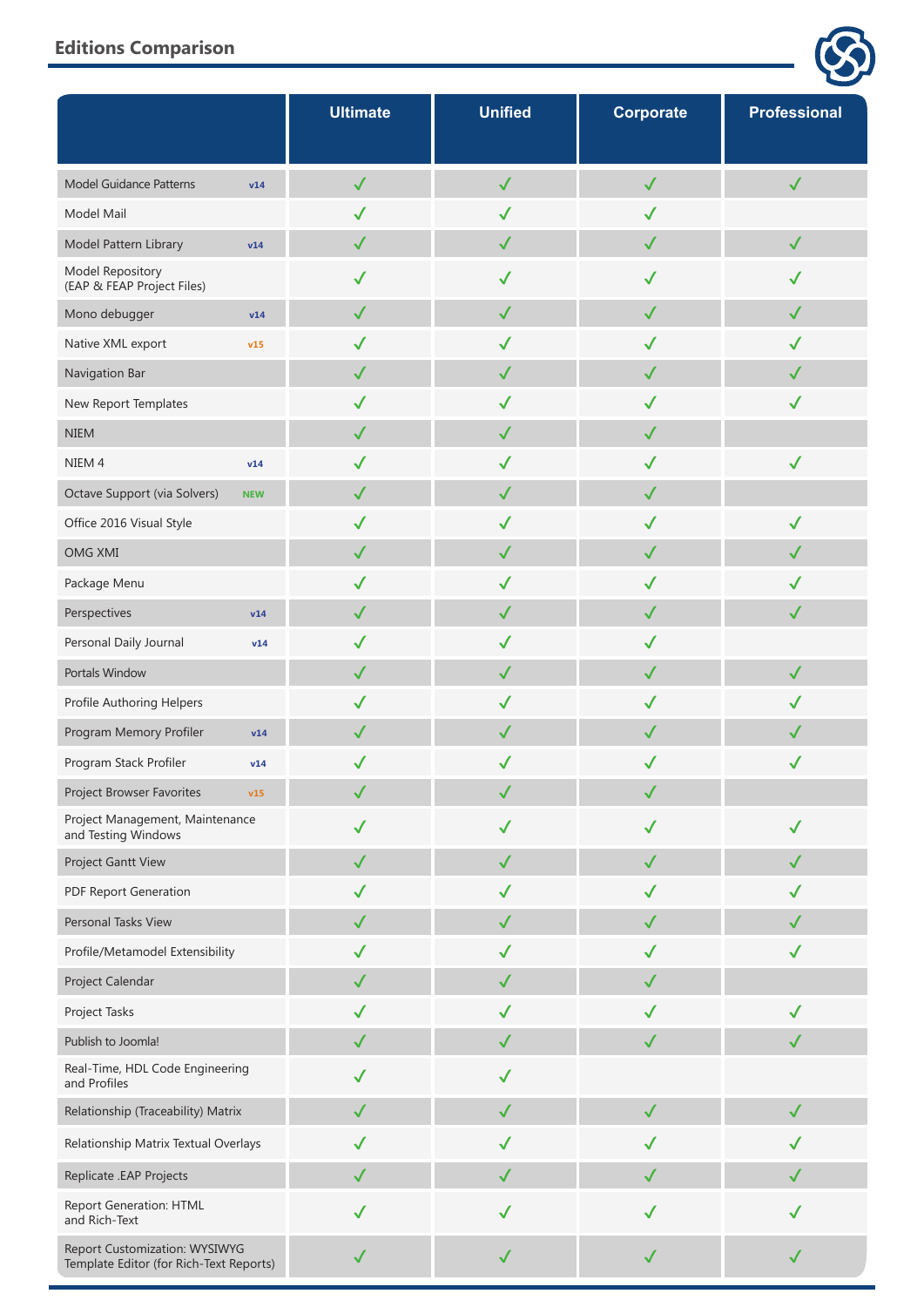|                                                             | <b>Ultimate</b> | <b>Unified</b> | <b>Corporate</b> | <b>Professional</b> |
|-------------------------------------------------------------|-----------------|----------------|------------------|---------------------|
| Requirements Management                                     | $\checkmark$    | $\checkmark$   | $\checkmark$     | $\checkmark$        |
| Reverse Engineer Binaries (Java, .NET)                      | $\checkmark$    | $\checkmark$   | $\checkmark$     | $\checkmark$        |
| Reverse Engineer User<br>Defined Languages                  | $\checkmark$    | $\checkmark$   | $\checkmark$     | $\checkmark$        |
| Reusable Asset Service (Read)                               | $\checkmark$    | $\checkmark$   | $\checkmark$     | $\checkmark$        |
| Reusable Asset Service (Write)                              | $\checkmark$    | $\checkmark$   | $\checkmark$     |                     |
| Roadmap Diagrams                                            | $\checkmark$    | $\checkmark$   | $\checkmark$     | $\checkmark$        |
| Roadmap Patterns & Profile<br>v14                           | $\checkmark$    | $\checkmark$   | $\checkmark$     | $\checkmark$        |
| Ribbons Interface                                           | $\checkmark$    | $\checkmark$   | $\checkmark$     | $\checkmark$        |
| Risk, Task and Image Objects                                | $\checkmark$    | $\checkmark$   | $\checkmark$     | $\checkmark$        |
| RTF Reporting API                                           | $\checkmark$    | $\checkmark$   | $\checkmark$     | $\checkmark$        |
| <b>State Machines Code Generation</b>                       | $\checkmark$    | $\checkmark$   |                  |                     |
| Save Diagrams as PDF                                        | $\checkmark$    | $\checkmark$   | $\checkmark$     | $\checkmark$        |
| Schema Composer                                             | $\checkmark$    | $\checkmark$   | $\checkmark$     |                     |
| Scripting with JScript, VBScript and<br>Javascript          | $\checkmark$    | $\checkmark$   | $\checkmark$     |                     |
| Security (Role-based)                                       | $\checkmark$    | $\checkmark$   | $\checkmark$     |                     |
| Security Aware Perspectives<br>v15                          | $\checkmark$    | $\checkmark$   | $\checkmark$     |                     |
| Semantic Information Modeling<br>for Federation SIMF<br>v14 | $\checkmark$    | $\checkmark$   | $\checkmark$     |                     |
| Shape Scripts/Customization                                 | $\checkmark$    | $\checkmark$   | $\checkmark$     | $\checkmark$        |
| <b>Shared Models</b>                                        |                 | $\checkmark$   | $\checkmark$     |                     |
| Simscape Integration<br><b>NEW</b>                          | $\checkmark$    | $\checkmark$   |                  |                     |
| Simulation of Object Instances                              | $\checkmark$    | $\checkmark$   | $\checkmark$     |                     |
| Similink Integration<br><b>NEW</b>                          | $\checkmark$    | $\checkmark$   |                  |                     |
| Solver Classes<br><b>NEW</b>                                | $\checkmark$    | $\checkmark$   | $\checkmark$     |                     |
| <b>SOMF 2.1</b>                                             | $\checkmark$    | $\checkmark$   | $\checkmark$     | $\checkmark$        |
| <b>Specification Manager</b>                                | $\checkmark$    | $\checkmark$   | $\checkmark$     |                     |
| Statechart Editor                                           | $\checkmark$    | $\checkmark$   | $\checkmark$     | $\checkmark$        |
| Stateflow Integration<br><b>NEW</b>                         | $\checkmark$    | $\checkmark$   |                  |                     |
| SysML 1.4, 1.3, 1.2, 1.1                                    | $\checkmark$    | $\checkmark$   |                  |                     |
| SysML 1.5 - Modeling<br>v14                                 | $\checkmark$    | $\checkmark$   | $\checkmark$     |                     |
| SysML 1.5 - Simulation<br>v14<br>with OpenModelica          | $\checkmark$    | $\checkmark$   |                  |                     |
| SysML Parametric Model Simulation                           | $\checkmark$    | $\checkmark$   |                  |                     |
| SysML Simulation with OpenModelica                          | $\checkmark$    | $\checkmark$   |                  |                     |
| SysPhS Support<br><b>NEW</b>                                | $\checkmark$    | $\checkmark$   | $\checkmark$     |                     |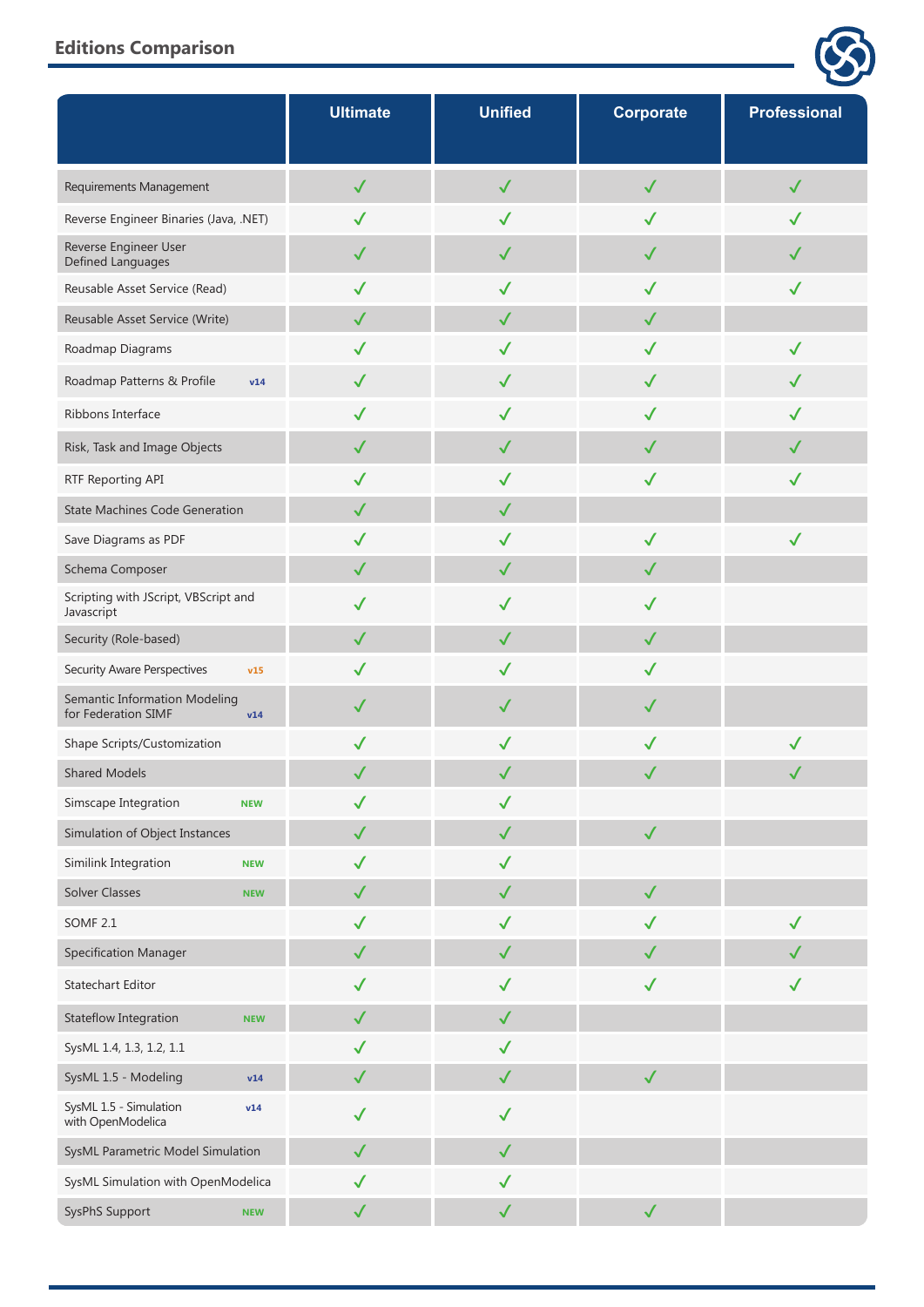|                                                                | <b>Ultimate</b> | <b>Unified</b> | Corporate    | <b>Professional</b> |
|----------------------------------------------------------------|-----------------|----------------|--------------|---------------------|
| <b>Task Allocations</b>                                        | $\checkmark$    | $\checkmark$   | $\checkmark$ |                     |
| Team Library<br>v14                                            | $\checkmark$    | $\checkmark$   | $\checkmark$ | $\checkmark$        |
| Test Management                                                | $\checkmark$    | $\checkmark$   | $\checkmark$ | $\checkmark$        |
| Testpoints                                                     | $\checkmark$    | $\checkmark$   | $\checkmark$ | $\checkmark$        |
| Testpoints for VB.NET                                          | $\checkmark$    | $\checkmark$   | $\checkmark$ | $\checkmark$        |
| Time Aware Modeling                                            | $\checkmark$    | $\checkmark$   | ✓            | $\checkmark$        |
| Total User Interface Themeing                                  | $\checkmark$    | $\checkmark$   | $\checkmark$ | $\checkmark$        |
| <b>TOGAF Gap Analysis</b>                                      | $\checkmark$    | $\checkmark$   | $\checkmark$ |                     |
| <b>UML Model Simulation</b><br>(Activity, Sequence, State) *** | $\checkmark$    | $\checkmark$   | $\checkmark$ | $\checkmark$        |
| User Interface Simulation                                      | $\checkmark$    | $\checkmark$   | $\checkmark$ |                     |
| Value Delivery Modeling Language<br>(VDML)<br>v15              | $\checkmark$    | $\checkmark$   |              |                     |
| Version Control Integration                                    | $\checkmark$    | $\checkmark$   | $\checkmark$ | $\checkmark$        |
| Version Control TFS 2010, 2012<br>Support                      | $\checkmark$    | $\checkmark$   | $\checkmark$ | $\checkmark$        |
| Virtualized Ends                                               | $\checkmark$    | $\checkmark$   | $\checkmark$ | $\checkmark$        |
| Visual Studio / Eclipse Links                                  | $\checkmark$    | $\checkmark$   | $\checkmark$ | $\checkmark$        |
| Win 32 User Interface Designs                                  | $\checkmark$    | $\checkmark$   | $\checkmark$ | $\checkmark$        |
| Wireframes                                                     | $\checkmark$    | $\checkmark$   | $\checkmark$ |                     |
| <b>Working Sets</b>                                            | ✓               | $\checkmark$   |              |                     |
| <b>WSDL Engineering</b>                                        | $\checkmark$    | $\checkmark$   | $\checkmark$ | $\checkmark$        |
| XMI Import and Export<br>(2.1, 1.2, 1.1, 1.0)                  | $\checkmark$    | $\checkmark$   | $\checkmark$ | $\checkmark$        |
| XML and XSD Editing and Validation                             | $\checkmark$    | $\checkmark$   | $\checkmark$ | $\checkmark$        |
| XMI Merge using Baseline Merge sets                            | $\checkmark$    | $\checkmark$   | $\checkmark$ |                     |
| XML Schema (XSD) Engineering                                   | $\checkmark$    | $\checkmark$   | $\checkmark$ | $\checkmark$        |
| XSLT Debugger                                                  | $\checkmark$    | $\checkmark$   | $\checkmark$ | $\checkmark$        |
| <b>WAN Optimizer</b>                                           | $\checkmark$    | $\checkmark$   | $\checkmark$ |                     |

Includded MDG Products on next page